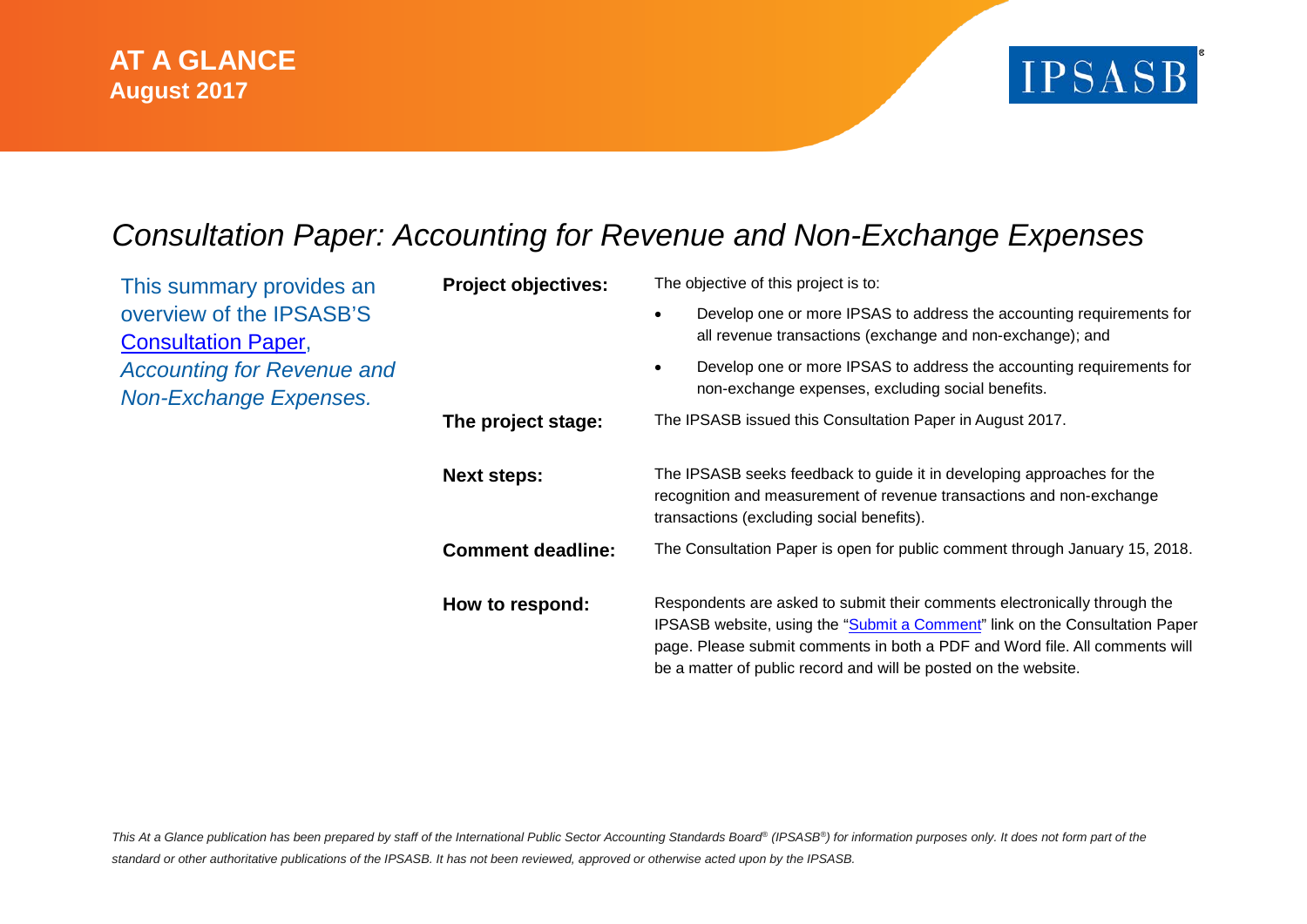## Why is the IPSASB undertaking this project?

### The IPSASB initiated this project because:

- Preparers experience problems in determining whether revenue transactions are exchange or non-exchange
- A gap in IPSAS literature for non-exchange expenses can lead to ambiguity and inconsistency
- There are application issues with IPSAS 23
- The issuance of IFRS 15, *Revenue from Contracts with Customers*, by the IASB provides a new approach for revenue recognition

The primary objective of most public sector entities is to deliver services to the public. For decisionmaking and accountability purposes, users need information on the financial position, financial performance, and cash flows of an entity as well as information on the:

- Provision of services to constituents;
- Resources available for future use:
- Burden on future tax-payers for current services; and
- Changes in the entity's ability to provide services compared with the previous period.

Funding sources for public sector entities include taxation, transfers from other public sector entities and fees and charges.

While there are currently several IPSAS that address accounting for revenue and expenses, gaps in the literature and difficulties with applying the current requirements have been identified. The IPSASB aims to improve its standards and to develop requirements and guidance on topics not currently addressed by IPSAS.

The purpose of this CP is to seek feedback from constituents on a strategic direction for possible improvements to accounting for revenue and for potential requirements and guidance for accounting for non-exchange expenses.

In this CP the IPSASB asks for constituents' views on:

- Approaches for revenue recognition:
- Proposals for updating IPSAS 23, *Revenue from Non-exchange Transactions (Taxes and Transfers)* for transactions with time requirements;
- Approaches for the recognition of nonexchange expenses (excluding social benefits); and
- Measurement of non-contractual receivables and payables.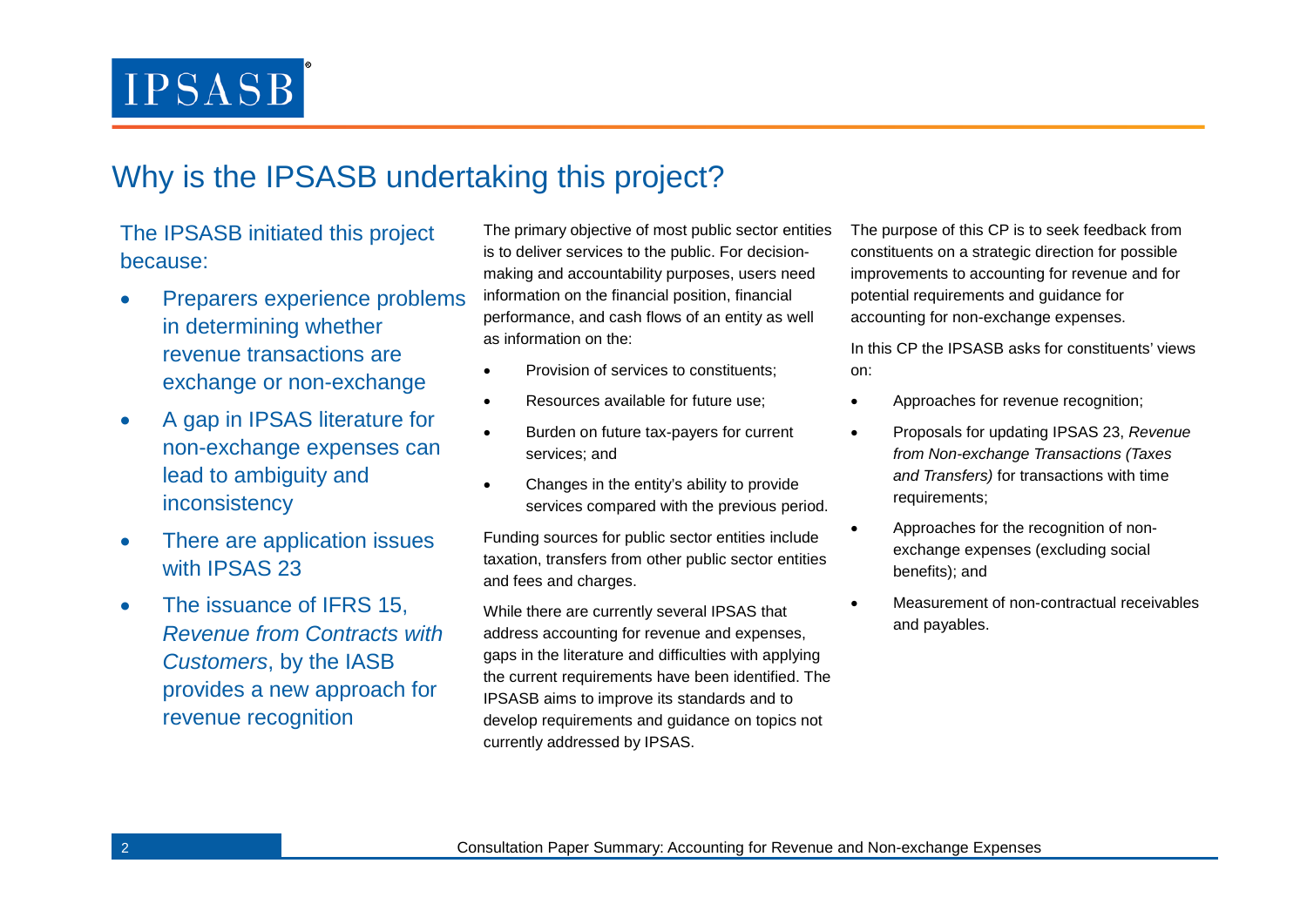## Categorization of Revenue Transactions

The IPSASB has categorized revenue transactions into three broad categories, depending on whether the transaction contains performance obligations or stipulations.

Category A – Transactions with no performance obligations or stipulations

Category B – Transactions with performance obligations or stipulations which do not have all the characteristics of a transaction in the scope of IFRS 15

Category C – Transactions that meet the definitions and scope of IFRS 15<br>IFRS 15

| Current           | Non-Exchange                                     |                                                                                                                                                                                                                                         | <b>Exchange</b>                                                                                                                       |
|-------------------|--------------------------------------------------|-----------------------------------------------------------------------------------------------------------------------------------------------------------------------------------------------------------------------------------------|---------------------------------------------------------------------------------------------------------------------------------------|
| <b>CP Revenue</b> | <b>Category A</b>                                | Category B*                                                                                                                                                                                                                             | <b>Category C</b>                                                                                                                     |
| Characteristic    | No performance<br>obligations or<br>stipulations | Enforceable agreements,<br>with performance<br>obligations or stipulations<br>to use or consume<br>resources in a particular<br>way; and/or other<br>agreements requiring<br>resources to be used<br>over a specified period of<br>time | Enforceable<br>agreements, with<br>performance<br>obligations to transfer<br>goods or services to<br>customers on<br>commercial terms |
| <b>Examples</b>   | Taxes, transfers                                 | Funding to deliver a<br>specified number of<br>vaccinations to the public                                                                                                                                                               | Sale of goods or<br>services on commercial<br>terms                                                                                   |
|                   |                                                  | * Whather Category R transactions are considered to be exchange or non-exchange san differ                                                                                                                                              |                                                                                                                                       |

**Categorization of Revenue Transactions** 

isactions are considered to be exchange or non-exchange car depending on how the characteristics of the transaction are interpreted.

- Approach 1 Update IPSAS 23 (there are five options in this approach); and
- Approach 2 Public Sector Performance Obligation Approach (based on IFRS 15)

3 Consultation Paper Summary: Accounting for Revenue and Non-exchange Expenses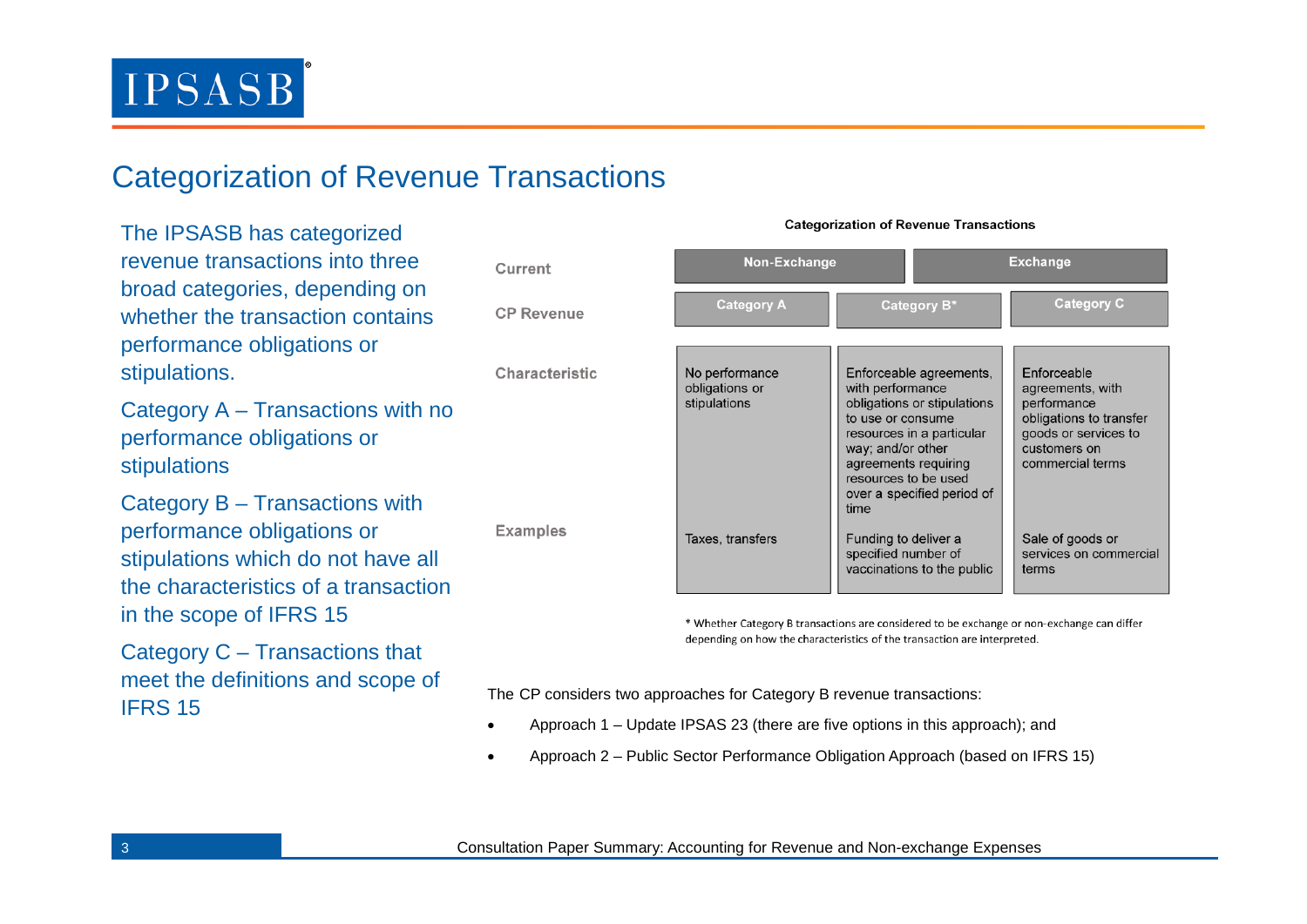## Revenue Approach 1 – Exchange/Non-Exchange Approach – Update IPSAS 23

### Application issues have been identified with IPSAS 23 including:

- Difficulty in making the exchange/non-exchange determination
- Accounting for transfers with time requirements – currently where time requirements are the only stipulation, resources are recognized by the recipient when receivable. Some argue that this does not provide the information that users need about the period over which the resource provider intends the resources to be used.

### **Potential and options for updating IPSAS 23**

### **To address the exchange/non-exchange determination issue**

### **Option 1(a) – Provide additional guidance on making the exchange/non-exchange determination**

The difficulty in making the exchange/non-exchange determination is in assessing what the terms 'directly' and 'approximately equal value' in the definitions of exchange and non-exchange transactions mean. To address this issue the IPSASB would develop additional guidance.

### **To address transfers with time requirements the IPSASB has identified four options**

### **Option 1(b) – Require enhanced display/disclosure for transactions with time requirements**

This presentational option indicates the time-frame over which the resource provider intends the transfer to be used. This information is communicated through note disclosures and/or a disaggregation of revenue in the statement of financial performance.

### **Option 1(c) – Classify time requirements as a condition**

This option classifies time requirements as a condition rather than a restriction.

#### **Option 1(d) – Classify transfers with time requirements as other obligations**

Under this option the resource recipient initially recognizes the transfer as an "other obligation" (as discussed in the IPSASB's *Conceptual Framework*) and recognizes revenue as the transfer is used.

### **Option 1(e) – Recognize transfers with time requirements in net assets/equity and recycle through statement of financial performance**

This option takes transfers with time requirements directly to net assets/equity and is recycled through revenue when used.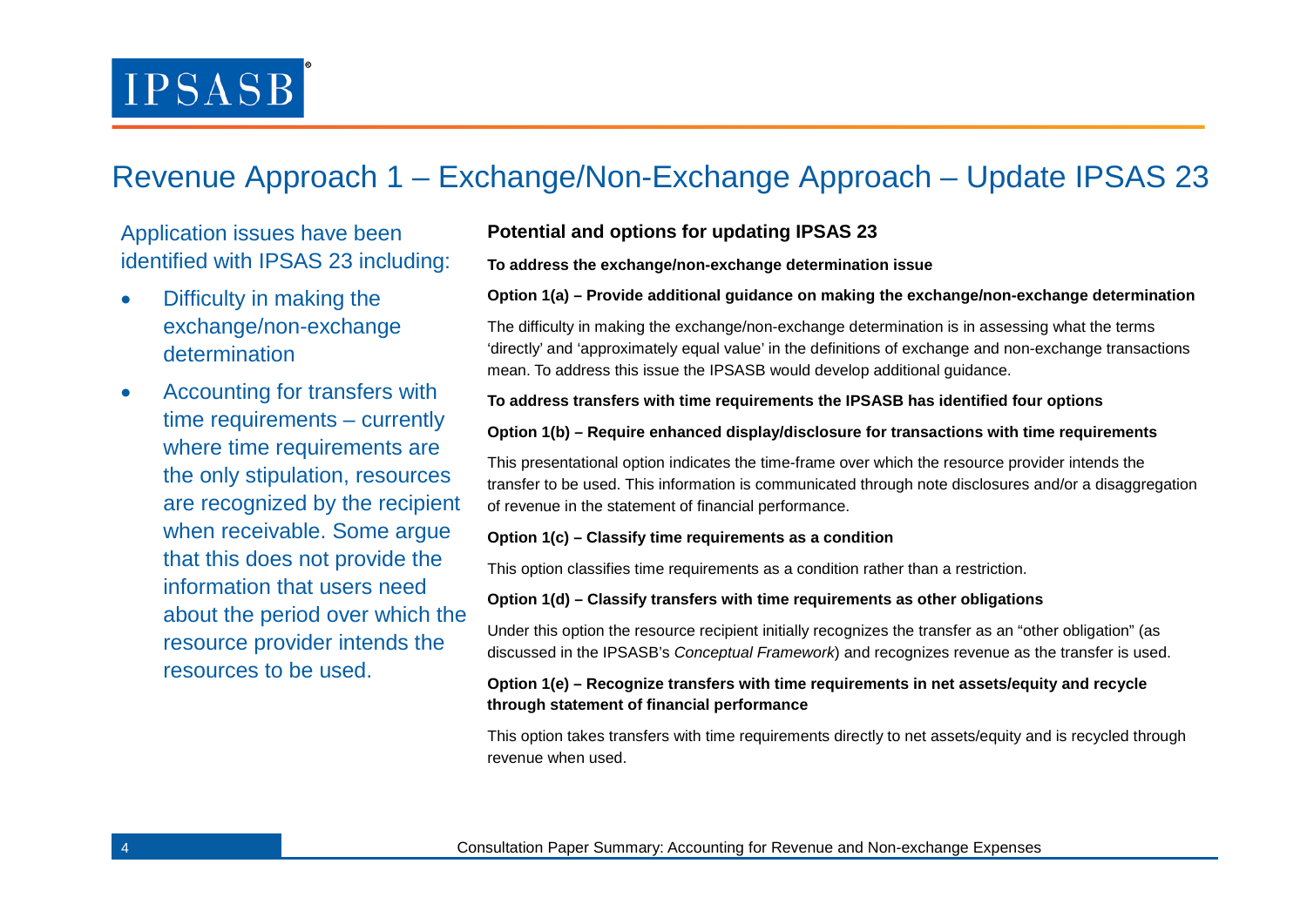## Revenue Approach 2 – Public Sector Performance Obligation Approach

For Category B transactions, the CP discusses an approach based on IFRS 15 adapted for public sector transactions.

Adaptations include:

- Expanding the concept of enforceability
- Recognizing revenue on the fulfillment of performance obligations rather than the transfer of promised goods and/or services



**IFRS 15 five-steps**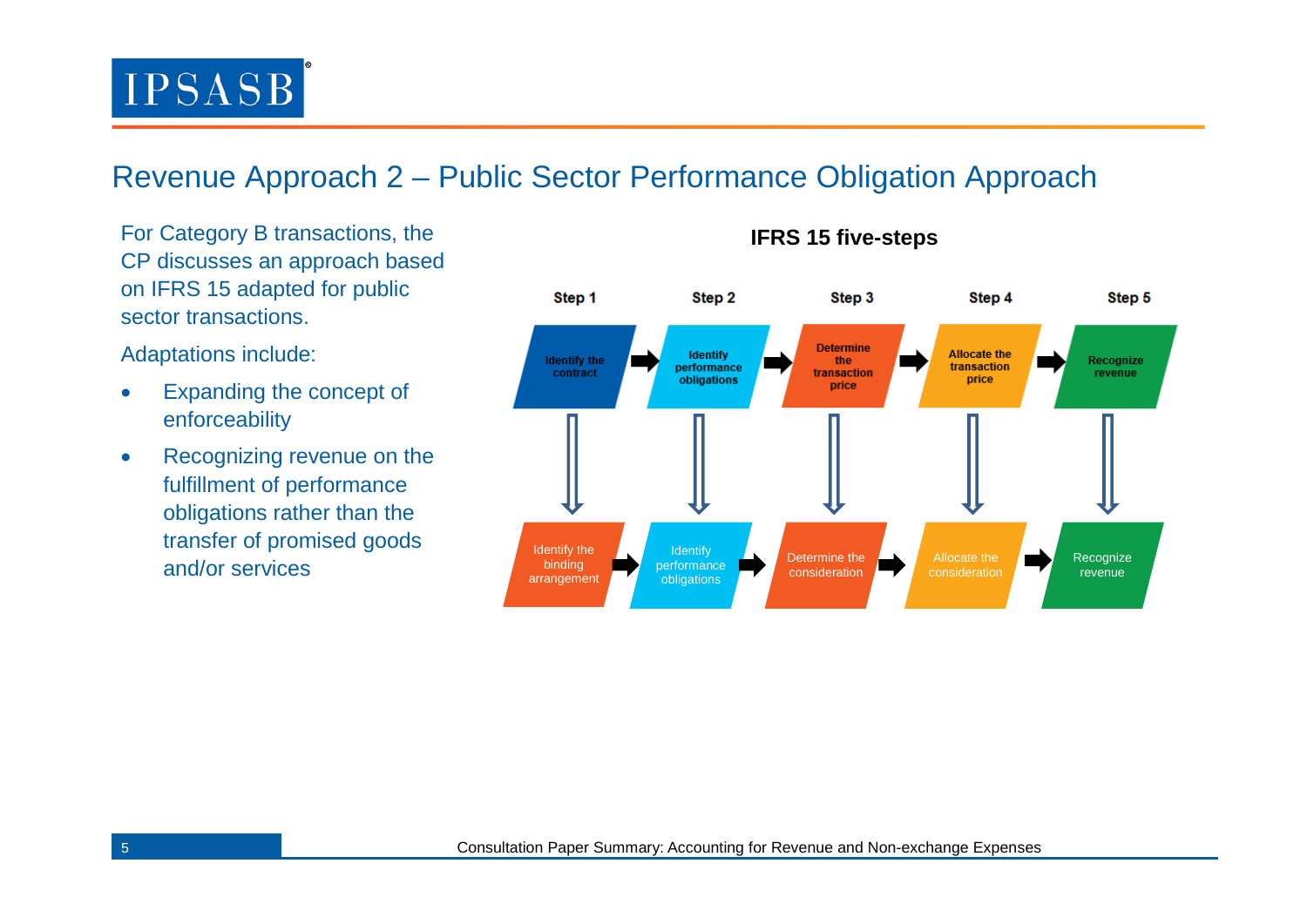### Other Current IPSAS 23 application issues

The CP also identifies two other IPSAS 23 application issues:

- **Capital Grants**
- Services in-kind

The CP does not suggest how accounting for capital grants or services in-kind can be amended but rather seeks feedback on the issues constituents have encountered with accounting for these types of transactions

### **Capital Grants**

A major concern identified by the IPSASB is the pattern of revenue recognition for capital grants. Although IPSAS 23 applies to these resources, accounting for capital grants is not explicitly addressed. This lack of specific guidance can lead to revenue being recognized in various ways depending on whether the funding agreement includes restrictions and/or conditions. These include:

- When the transfer is receivable;
- During construction of the building (stage of completion); and
- When the building becomes operational.

The IPSASB is of the view that accounting for capital grants should be explicitly addressed within IPSAS.

### **Services in-kind**

Currently, IPSAS 23 permits but does not require services in-kind to be recognized. Issues related to recognizing services in-kind are:

- Difficulty in obtaining a reliable measurement; and
- Entities may have insufficient control for the service in-kind to meet the asset definition.

The discretion permitted by IPSAS 23 may lead to reduced comparability between entities.

For some organizations, services in-kind can be material and some argue that if they are not recognized important information is not being communicated to users. Alternatively, some argue that the cost of providing the information is greater than the benefit to users.

The IPSASB has not expressed a view on accounting for services in-kind but is seeking constituent comments on alternative accounting approaches.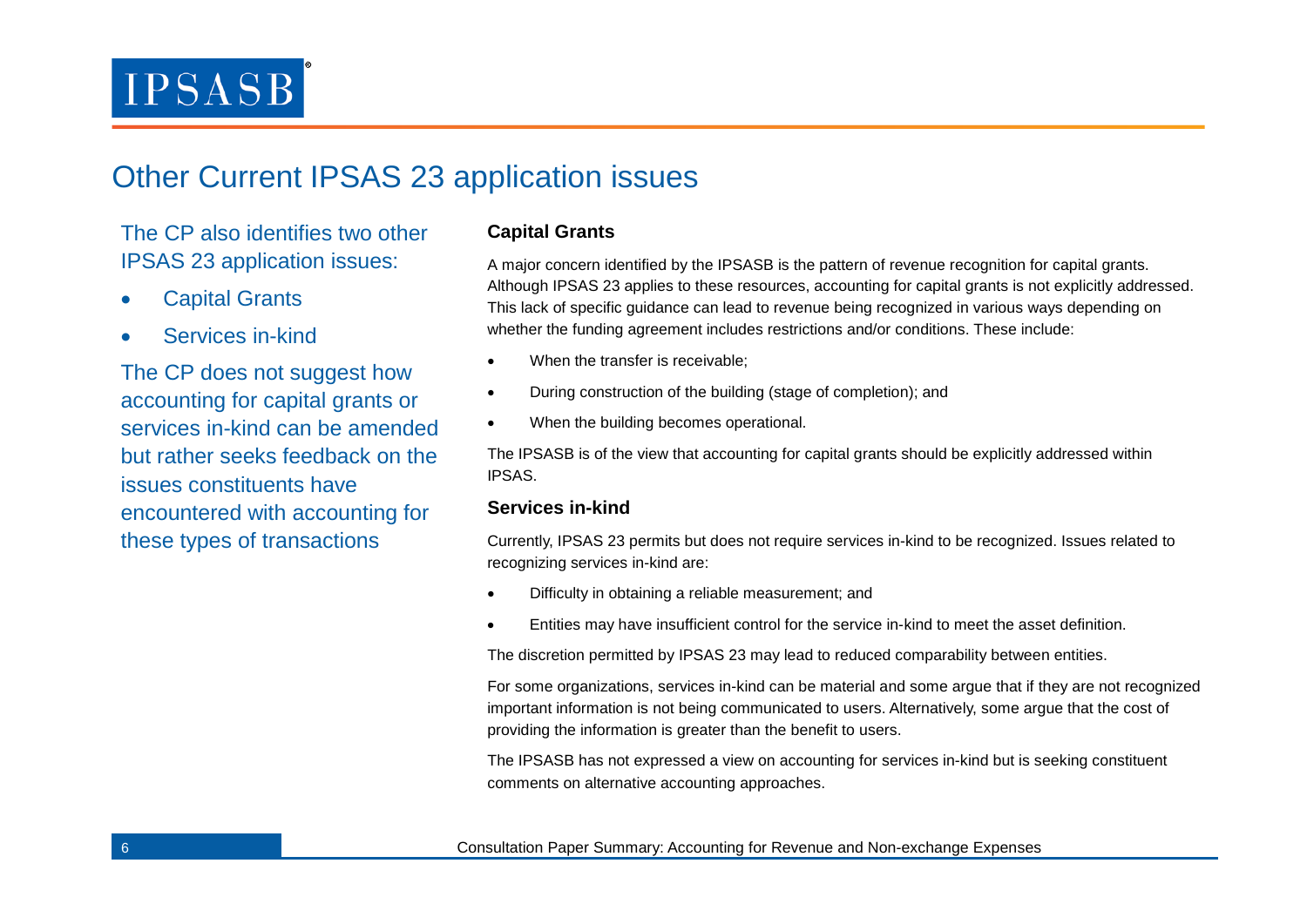## Non-Exchange Expenses – Two Approaches

There are currently no specific IPSAS addressing accounting for non-exchange expenses. To fill this gap in the literature, the CP considers two approaches:

- The Extended Obligating Event Approach
- Public Sector Performance Obligation Approach

The CP considers two approaches for accounting for non-exchange expenses (excluding social benefits). The types of non-exchange expenses that would be accounted for under these approaches are:

- Universally accessible services;
- Collective services; and
- Grants, contributions and other transfers.

### **Approach 1 – The Extended Obligating Event Approach**

This approach uses the concept of an obligating event in the IPSASB's *Conceptual Framework for General Purpose Financial Reporting by Public Sector Entities* to determine when a resource provider has a liability, and then applies a reverse IPSAS 23 approach to assess when an expense should be recognized.

### **Approach 2 – Public Sector Performance Obligation Approach**

This approach is the counterpart to the approach of the same name for revenue transactions. The fivestep approach is reconfigured from the perspective of the resource provider.

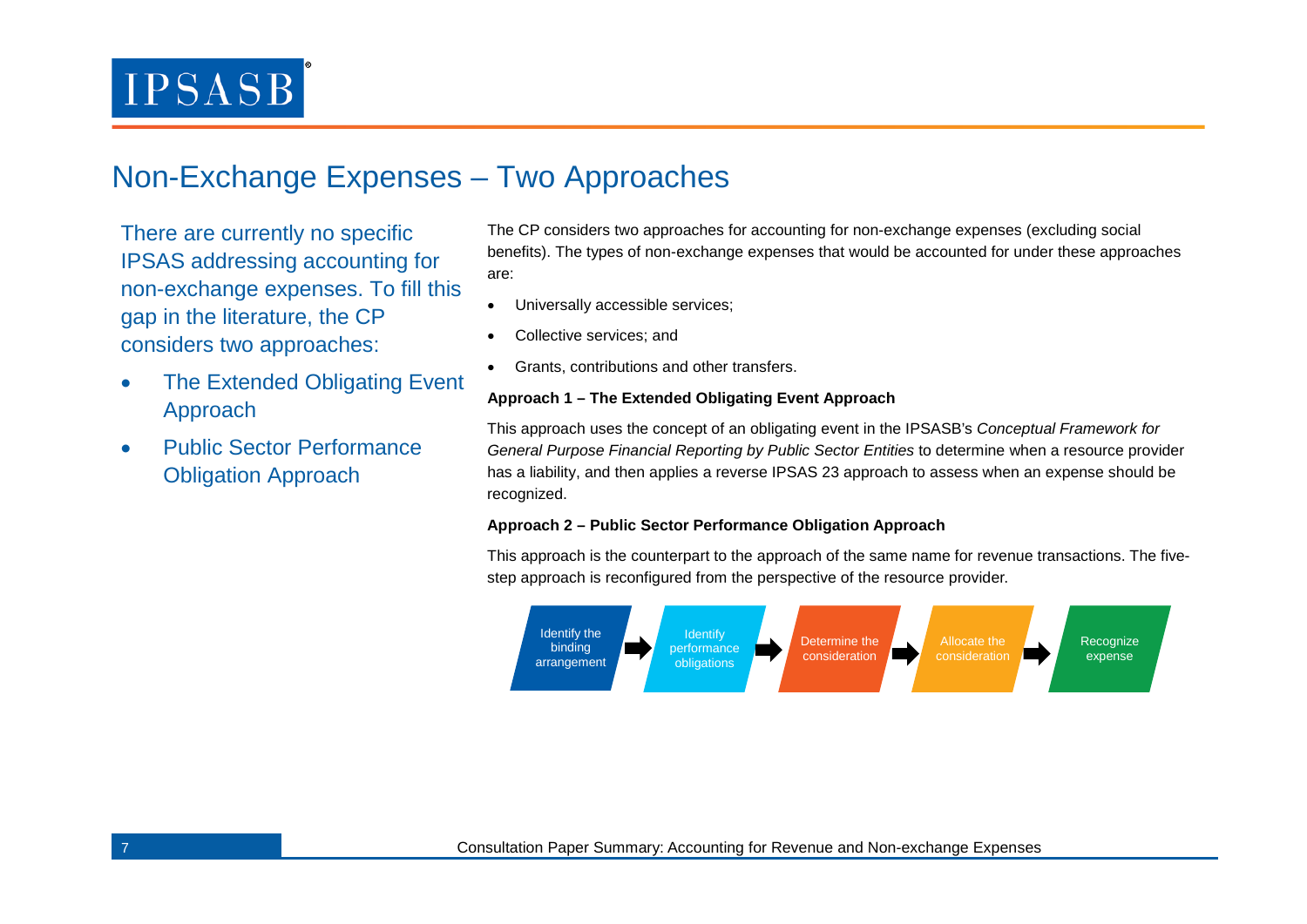## Measurement – Non-contractual receivables and non-contractual payables

The IPSASB has identified a gap in the literature for the measurement of non-contractual receivables and non-contractual payables. This CP explores approaches for:

- Non-contractual receivables:
	- o Initial measurement;
	- o Subsequent measurement
- Non-contractual payables;
	- o Subsequent measurement

#### **Non-contractual receivables – initial measurement**

Currently IPSAS 23 requires non-contractual receivables to be measured at fair value when receivable. However, applying fair value measurement can be problematic particularly for taxes, fines and penalties. This CP discusses two approaches for measurement of non-contractual receivables at initial recognition:

- The best estimate of the discounted cash flows (with no identification of uncollectible amounts); and
- The face value (legislated amount) of the transaction with any amount expected to be uncollectible identified as an impairment.

#### **Non-contractual receivables – subsequent measurement**

There is no IPSAS that addresses the subsequent measurement of non-contractual receivables. This has led to some jurisdictions developing their own policies. This CP considers three approaches for the subsequent measurement of non-contractual receivables:

- Fair Value Approach;
- Amortized Cost Approach; and
- Cost Approach

#### **Non-contractual payables – subsequent measurement**

There are no requirements in IPSAS specific to non-exchange expenses. In the absence of specific guidance some jurisdictions have applied the requirements in IPSAS 19 to non-contractual payables. This CP considers four approaches for the subsequent measurement of non-contractual payables:

- Cost of Fulfillment Approach;
- Amortized Cost Approach;
- Hybrid Approach (method depends on whether cash flows are certain in timing and amount); and
- IPSAS 19 *Provisions, Contingent Liabilities and Contingent Assets* requirements.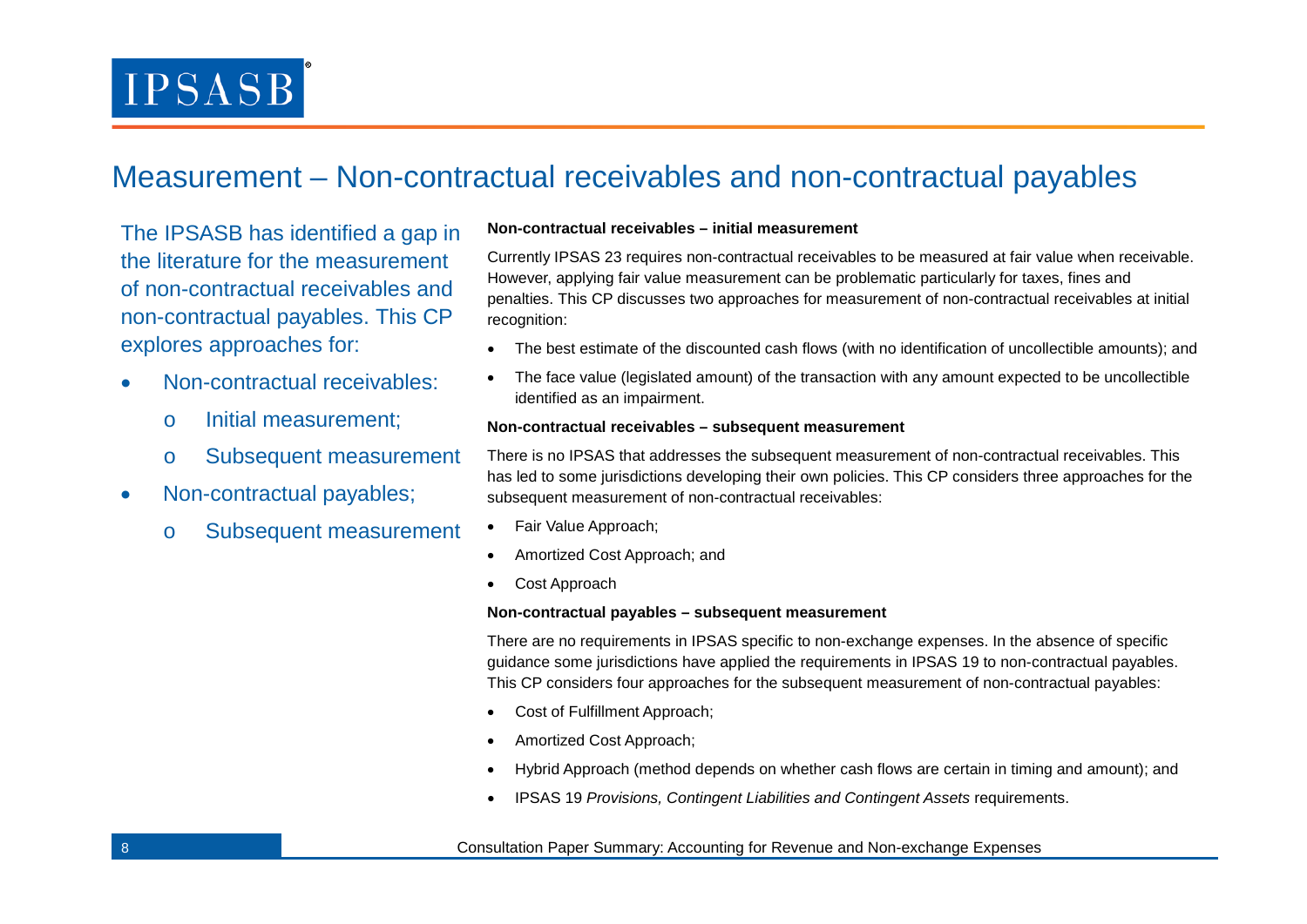### IPSASB Preliminary Views

To inform constituents of the IPSASB's views on the approaches identified the CP contains a number of Preliminary Views (PVs)

The IPSASB has expressed the following PVs:

### **Revenue Transactions**

- PV 1 Category C transactions should be accounted for under an IPSAS converged with IFRS 15
- PV 2 Category A transactions should be accounted for under an updated IPSAS 23
- PV 3 Category B transactions should be accounted under a Public Sector Performance Obligation Approach

#### **Capital Grants**

PV 4 – Capital grants should be addressed explicitly within IPSAS.

#### **Non-exchange Expense Transactions**

PV 5 – Non-exchange transactions related to universally accessible services and collective services have no performance obligations. Therefore, these non-exchange transactions should be accounted for under the Extended Obligating Event Approach

PV 6 – Because there is no obligating event related to non-exchange transactions for universally accessible services and collective services, resources applied for these types of non-exchange transactions should be expensed as services are delivered.

PV 7 – Grants, contributions and other transfers that contain performance obligations or stipulations should be accounted for under the Public Sector Performance Obligation Approach

#### **Measurement – Non-contractual receivables**

PV 8 – Initial measurement of non-contractual receivables should be at the face value (legislated amount) of the transaction with any amount expected to be uncollectible identified as an impairment.

PV 9 – The fair value approach should be used for the subsequent measurement of non-contractual receivables.